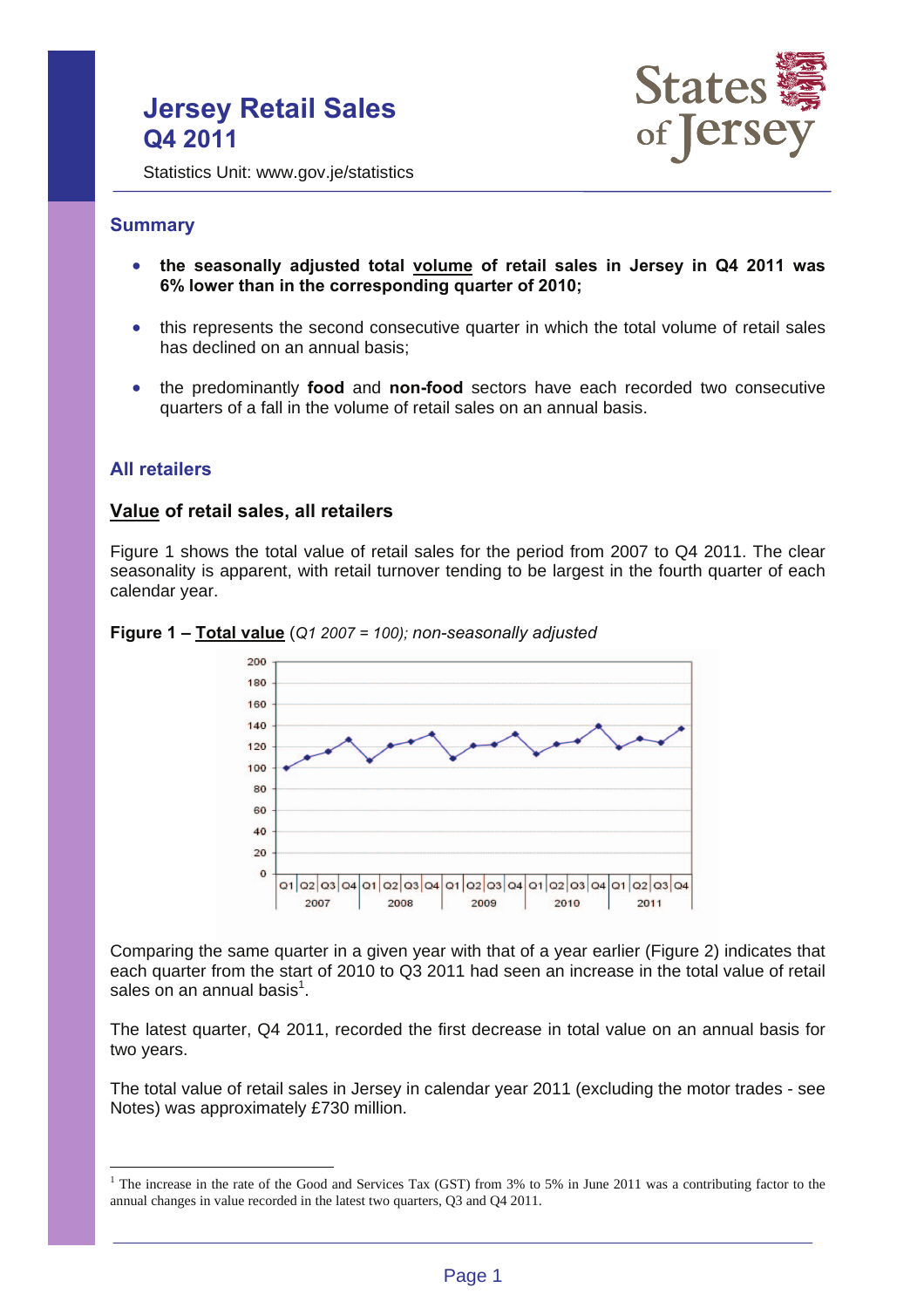**Figure 2 – Total Value: annual percentage change** <sup>2</sup> ; *seasonally adjusted*



# **Volume of retail sales, all retailers**

The volume index series<sup>3</sup> is derived from the value series by use of deflators<sup>4</sup> which remove the effect of price changes. The seasonally adjusted total volume index, from which seasonal and calendar effects are also removed, is shown in Figure 3a.



**Figure 3a – Total Volume**; (*Q1 2007 = 100); seasonally adjusted*

As is apparent from Figure 3a, the seasonally adjusted total volume of retail sales in Jersey had experienced an ongoing decline throughout the eighteen month period from mid-2008 to the end of 2009, before seeing some growth in 2010.

The first six months of 2011 were substantially flat in terms of the total volume of retail sales. However, following a significant decline between Q2 and Q3 2011 (down by 7% on a quarterly basis) the two latest quarters, Q3 and Q4 2011, have recorded falls in total volume on an annual basis of 5% and 6%, respectively, compared with the corresponding quarters of 2010.

<sup>&</sup>lt;sup>2</sup> Annual percentage changes shown as labels in figures are rounded to the nearest integer.<br><sup>3</sup> A velume index is an overage of the preparticulate changes in the quantities of a specific

<sup>&</sup>lt;sup>3</sup> A volume index is an average of the proportionate changes in the quantities of a specified set of goods between two periods of time.<br><sup>4</sup> The deflators used are a weighted combination of the relevant section level indices of the Retail Prices Index (RPI). Following

the recent methodological changes incorporated in the Retail Sales publication produced by the UK Office for National Statistics, the price deflators applied are harmonic means of the corresponding RPI section indices.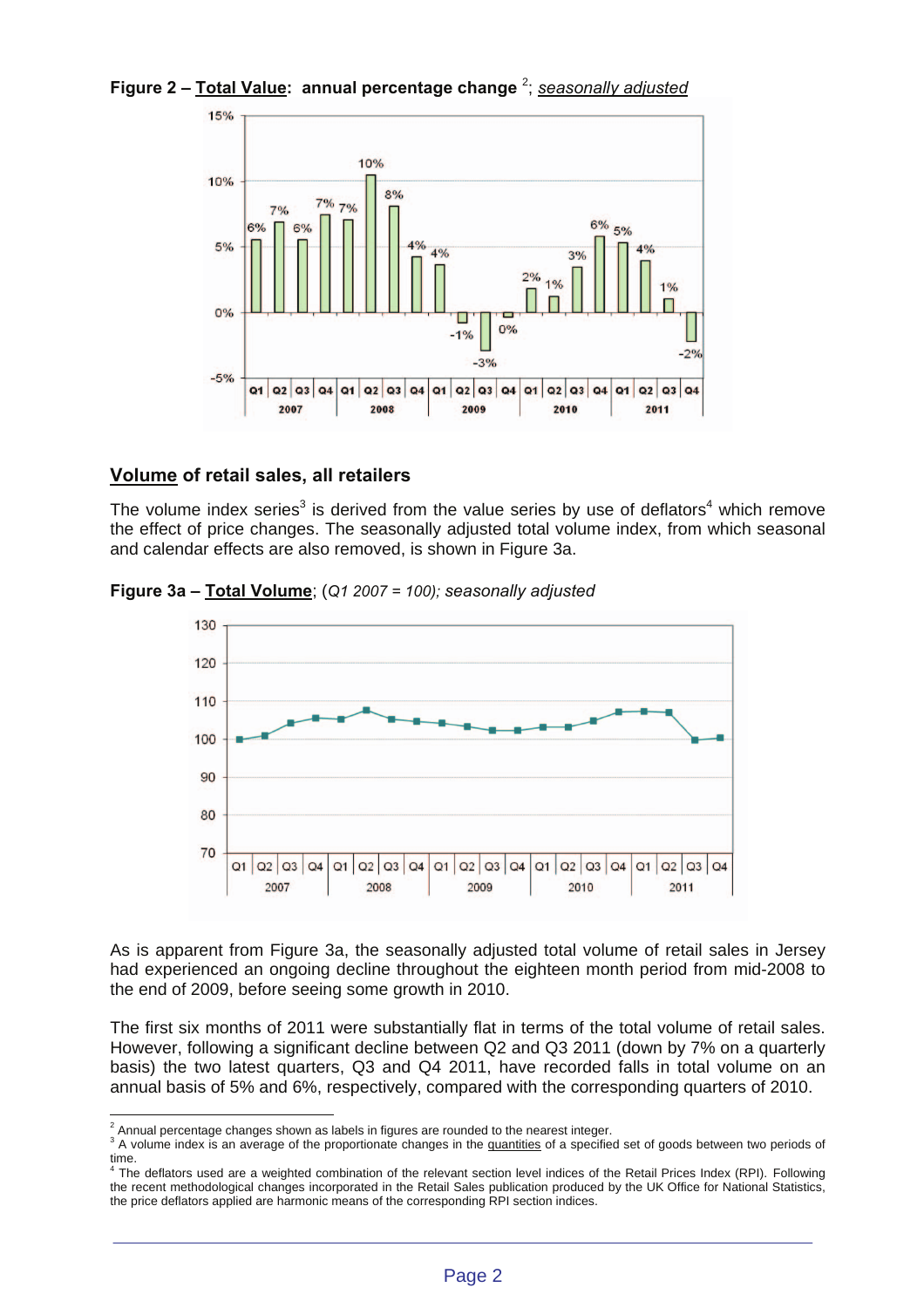# **Figure 3b – Total Volume: annual percentage change**; *seasonally adjusted*



# **Sector summaries**

The "Predominantly food" sector is comprised of supermarkets, convenience stores and other small food stores. The "Predominantly non-food" sector is comprised of three sub-categories: Household goods; Textiles, clothing and footwear; and Non-food specialised stores. The survey returns within each sub-category are analysed separately and then aggregated to produce value and volume estimates for each sector.

# **Value of retail sales (seasonally adjusted)**

The value of retail sales in predominantly **food** stores has increased on an annual basis throughout the five-year period from 2007 to 2011 but has seen smaller rates of increase more recently (see Figure 4a).



## **Figure 4 – Value of retail sales in predominantly food and non-food stores; annual percentage change**; *seasonally adjusted*

#### *s.a. = seasonally adjusted*

Predominantly **non-food** stores recorded strong growth in the value of retail sales throughout 2007 and up to Q3 2008 (see Figure 4b). A lower rate of increase was then recorded around the end of 2008 before each quarter from Q2 2009 to Q2 2010 saw a decrease on an annual basis. The sector then saw some growth in total value on an annual basis during the latter part of 2010 and the first half of 2011. In contrast, the latest two quarters, Q3 and Q4 2011, have each recorded annual declines in total value (of 1% and 4%, respectively) compared with the corresponding quarters of 2010.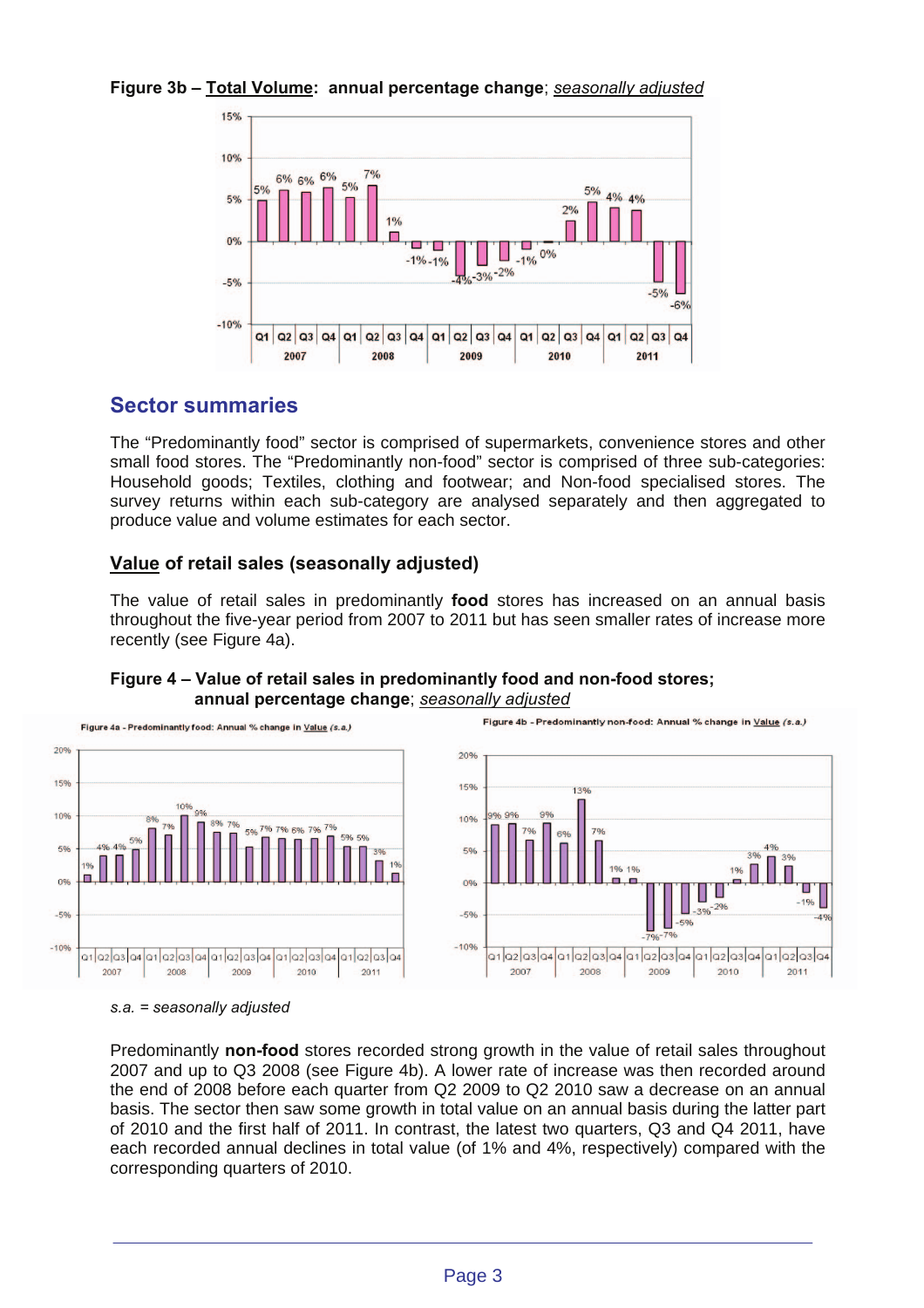# **Volume of retail sales (seasonally adjusted)**

After a period of almost three years of increases, the total volume of retail sales in predominantly **food** stores has declined on an annual basis in each of the latest two quarters, down by 2% and 4% respectively compared with the corresponding quarters of 2010 (see Figures 5a and 6a and Appendix Table A1).

**Figure 5 – Volume indices of retail sales in predominantly food and non-food stores;** *seasonally adjusted*



## **Figure 6 – Volume of retail sales in predominantly food and non-food stores; annual percentage change**; *seasonally adjusted*



#### *s.a. = seasonally adjusted*

For predominantly **non-food** stores, the two-year period from mid-2008 to mid-2010 saw the volume of retail sales decline by about 11% in total, with almost every quarter recording a decrease on the previous quarter (Figure 5b). Such stores then saw some growth on both a quarterly and an annual basis during the latter part of 2010 and early 2011.

The two latest quarters have seen the volume of retail sales in predominantly non-food stores decline on an annual basis, the total volume in Q3 and Q4 2011 being 4% and 6% lower, respectively, than in the corresponding quarters of 2010 (see Figure 6b).

*Statistics Unit 7 March 2012*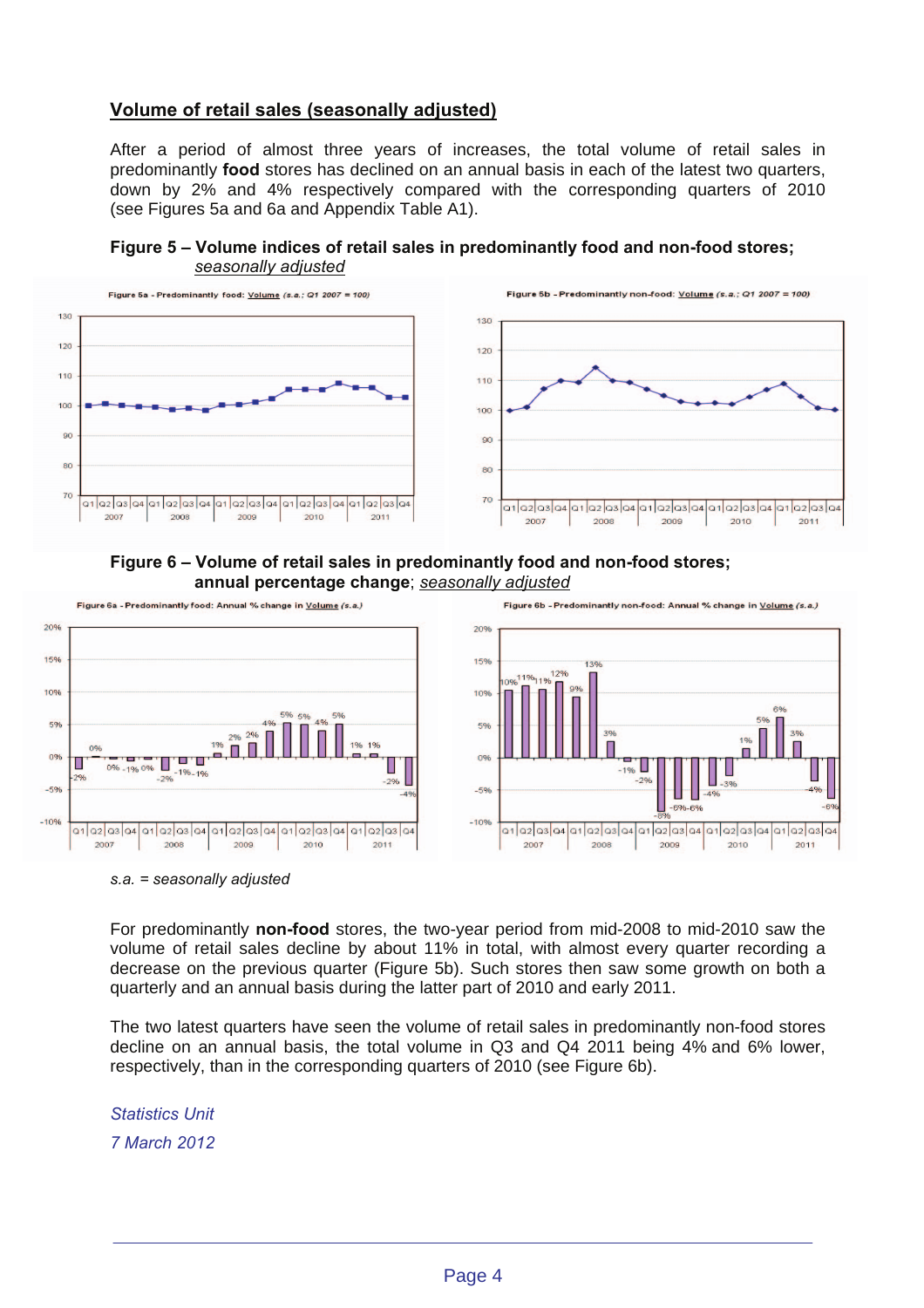# **Appendix**

# **Table A1: Value: Non-seasonally adjusted and seasonally adjusted** *(Q1 2007 = 100)*

|            | <b>Value Non-Seasonally Adjusted</b> |                       |                           | <b>Value Seasonally Adjusted</b> |                       |                           | <b>Volume Seasonally Adjusted</b> |                       |                           |
|------------|--------------------------------------|-----------------------|---------------------------|----------------------------------|-----------------------|---------------------------|-----------------------------------|-----------------------|---------------------------|
|            | All<br>Retail                        | Predominantly<br>Food | Predominantly<br>Non-Food | All<br>Retail                    | Predominantly<br>Food | Predominantly<br>Non-Food | All<br><b>Retail</b>              | Predominantly<br>Food | Predominantly<br>Non-Food |
| Q1 2005    | 87.6                                 | 92.1                  | 84.2                      | 88.0                             | 93.0                  | 84.2                      | 90.1                              | 100.2                 | 82.6                      |
| Q2 2005    | 98.6                                 | 102.7                 | 95.6                      | 90.5                             | 95.7                  | 86.7                      | 92.1                              | 101.0                 | 85.5                      |
| Q3 2005    | 101.6                                | 105.1                 | 99.0                      | 90.8                             | 97.3                  | 86.0                      | 91.9                              | 101.3                 | 84.8                      |
| Q4 2005    | 110.0                                | 104.2                 | 114.4                     | 92.8                             | 98.3                  | 88.8                      | 93.3                              | 101.3                 | 87.4                      |
| Q1 2006    | 94.5                                 | 98.3                  | 91.6                      | 94.7                             | 98.9                  | 91.6                      | 95.3                              | 101.8                 | 90.5                      |
| Q2 2006    | 102.8                                | 105.4                 | 100.9                     | 94.4                             | 98.5                  | 91.4                      | 95.1                              | 100.7                 | 90.9                      |
| Q3 2006    | 109.8                                | 106.5                 | 112.2                     | 98.2                             | 99.1                  | 97.5                      | 98.4                              | 100.4                 | 96.9                      |
| Q4 2006    | 117.9                                | 105.8                 | 127.0                     | 99.1                             | 99.8                  | 98.5                      | 99.2                              | 100.3                 | 98.3                      |
| Q1 2007    | 100.0                                | 100.0                 | 100.0                     | 100.0                            | 100.0                 | 100.0                     | 100.0                             | 100.0                 | 100.0                     |
| Q2 2007    | 109.8                                | 109.3                 | 110.2                     | 100.9                            | 102.4                 | 99.9                      | 100.9                             | 100.8                 | 101.0                     |
| Q3 2007    | 115.8                                | 110.4                 | 119.8                     | 103.6                            | 103.0                 | 104.1                     | 104.2                             | 100.2                 | 107.2                     |
| Q4 2007    | 127.0                                | 111.1                 | 138.8                     | 106.4                            | 104.7                 | 107.8                     | 105.6                             | 99.7                  | 109.9                     |
| Q1 2008    | 107.3                                | 108.7                 | 106.2                     | 107.1                            | 108.1                 | 106.3                     | 105.3                             | 99.7                  | 109.5                     |
| Q2 2008    | 121.1                                | 116.4                 | 124.6                     | 111.5                            | 109.6                 | 112.9                     | 107.7                             | 98.8                  | 114.4                     |
| Q3 2008    | 124.9                                | 121.2                 | 127.7                     | 112.0                            | 113.5                 | 111.0                     | 105.4                             | 99.2                  | 110.0                     |
| Q4 2008    | 131.9                                | 120.3                 | 140.5                     | 111.0                            | 114.2                 | 108.6                     | 104.7                             | 98.5                  | 109.3                     |
| Q1 2009    | 109.2                                | 118.6                 | 102.3                     | 111.0                            | 116.3                 | 107.0                     | 104.2                             | 100.3                 | 107.1                     |
| Q2 2009    | 121.3                                | 124.1                 | 119.2                     | 110.7                            | 117.7                 | 104.5                     | 103.3                             | 100.5                 | 105.0                     |
| Q3 2009    | 122.1                                | 128.1                 | 117.6                     | 108.8                            | 119.5                 | 103.2                     | 102.4                             | 101.3                 | 103.0                     |
| Q4 2009    | 132.2                                | 128.2                 | 135.1                     | 110.6                            | 121.9                 | 103.5                     | 102.3                             | 102.4                 | 102.3                     |
| Q1 2010    | 113.0                                | 127.1                 | 102.6                     | 113.0                            | 124.0                 | 103.9                     | 103.3                             | 105.6                 | 102.6                     |
| Q2 2010    | 122.5                                | 132.6                 | 115.0                     | 112.1                            | 125.3                 | 102.2                     | 103.2                             | 105.5                 | 102.1                     |
| Q3 2010    | 125.6                                | 134.4                 | 119.1                     | 112.6                            | 127.3                 | 103.7                     | 104.9                             | 105.5                 | 104.5                     |
| Q4 2010    | 139.7                                | 139.7                 | 139.7                     | 117.0                            | 130.4                 | 106.6                     | 107.2                             | 107.6                 | 107.0                     |
| Q1 2011    | 119.2                                | 132.6                 | 109.3                     | 119.0                            | 130.7                 | 108.2                     | 107.4                             | 106.1                 | 109.0                     |
| Q2 2011    | 127.7                                | 141.2                 | 117.7                     | 116.5                            | 132.0                 | 104.8                     | 107.1                             | 106.1                 | 104.7                     |
| Q3 2011(r) | 124.1                                | 137.5                 | 114.1                     | 113.8                            | 131.4                 | 102.2                     | 99.8                              | 102.9                 | 100.7                     |
| Q4 2011    | 137.3                                | 140.9                 | 134.6                     | 114.5                            | 132.1                 | 102.5                     | 100.4                             | 102.9                 | 100.3                     |

# **Volume: Seasonally adjusted** *(Q1 2007 = 100)*

 (r) revised: some estimates for Q3 2011 shown in Table A1 have been revised compared to the previous publication due to the provision of more recent manpower data.